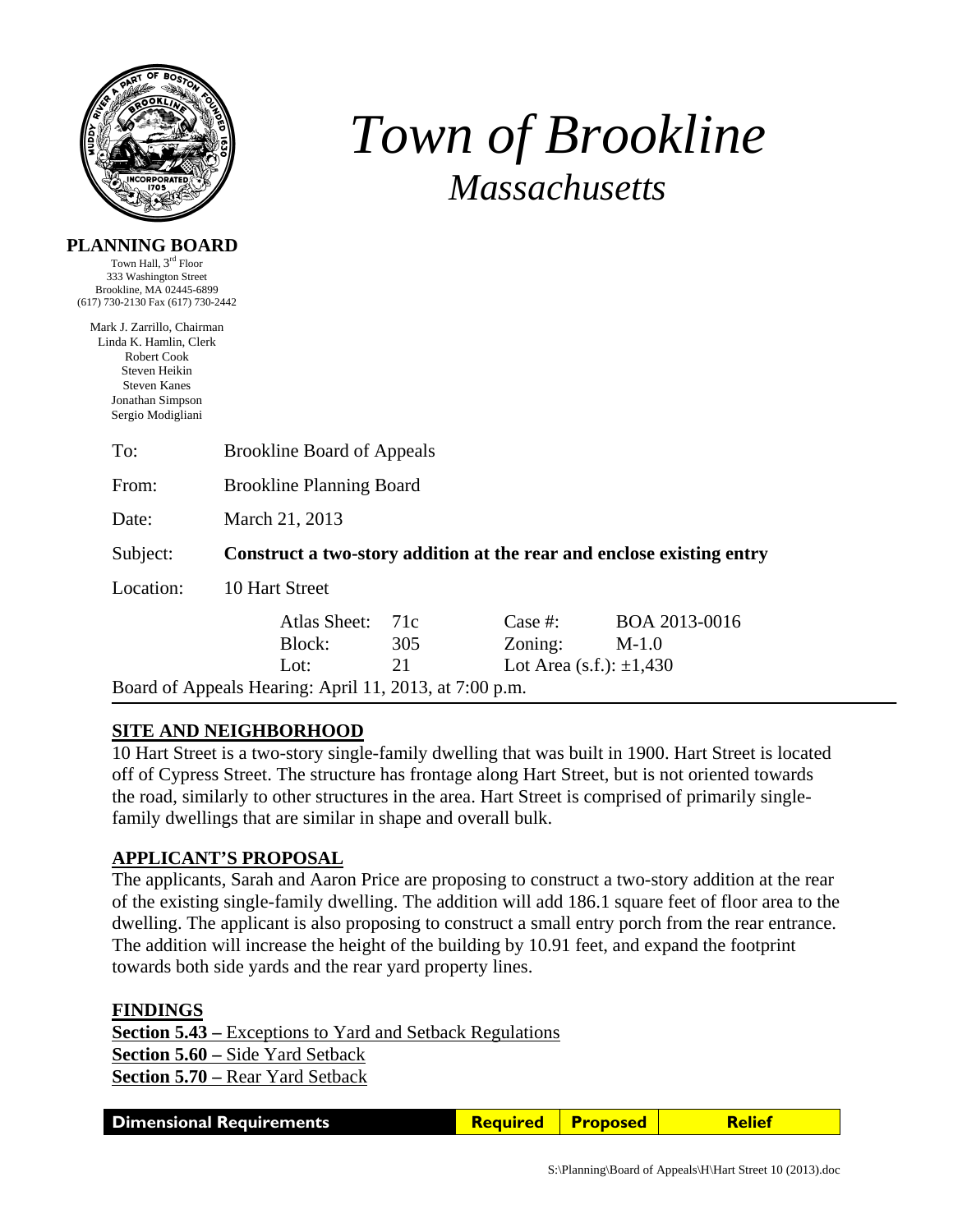| <b>Rear Yard Setback</b>        | 30 feet  | 27.3 feet | Special Permit*/<br>Variance  |
|---------------------------------|----------|-----------|-------------------------------|
| Side Yard Setback (east)        | 7.5 feet | l feet    | Special Permit* /<br>Variance |
| <b>Side Yard Setback (west)</b> | 7.5 feet | 4.6 feet  | Special Permit*/<br>Variance  |

\*Under *Section 5.43*, the Board of Appeals may waive yard and setback requirements if counterbalancing amenities are provided.

**Section 8.02.2** – Alteration or Extension: A special permit is required to alter and/or extend this non-conforming structure.

## **PLANNING BOARD COMMENTS**

The Planning Board is supportive of the proposal to construct a two-story addition and deck at the rear of the property. The proposal will be similar in shape and height to the structure at 8 Hart Street. The footprint of the structure will be increased, but is not expected to negatively impact neighboring properties, and will not be visible from the street. The Board would like to see the applicant install some additional landscaping to serve as a counterbalancing amenity.

# **Therefore, the Planning Board recommends approval of the plans by Pegasus Design to Build, dated 12/7/2012, and the site plan by David A. Dwyer Jr., dated 1/7/13 subject to the following conditions:**

- 1. Prior to the issuance of a building permit, a final landscaping plan shall be submitted subject to the review and approval of the Assistant Director of Regulatory Planning.
- 2. Prior to the issuance of a building permit, the applicant shall submit to the Building Commissioner for review and approval for conformance to the Board of Appeals decision: 1) a final site plan stamped and signed by a registered engineer or land surveyor; 2) final building elevations stamped and signed by a registered architect; and 3) evidence that the Board of Appeals decision has been recorded at the Registry of Deeds.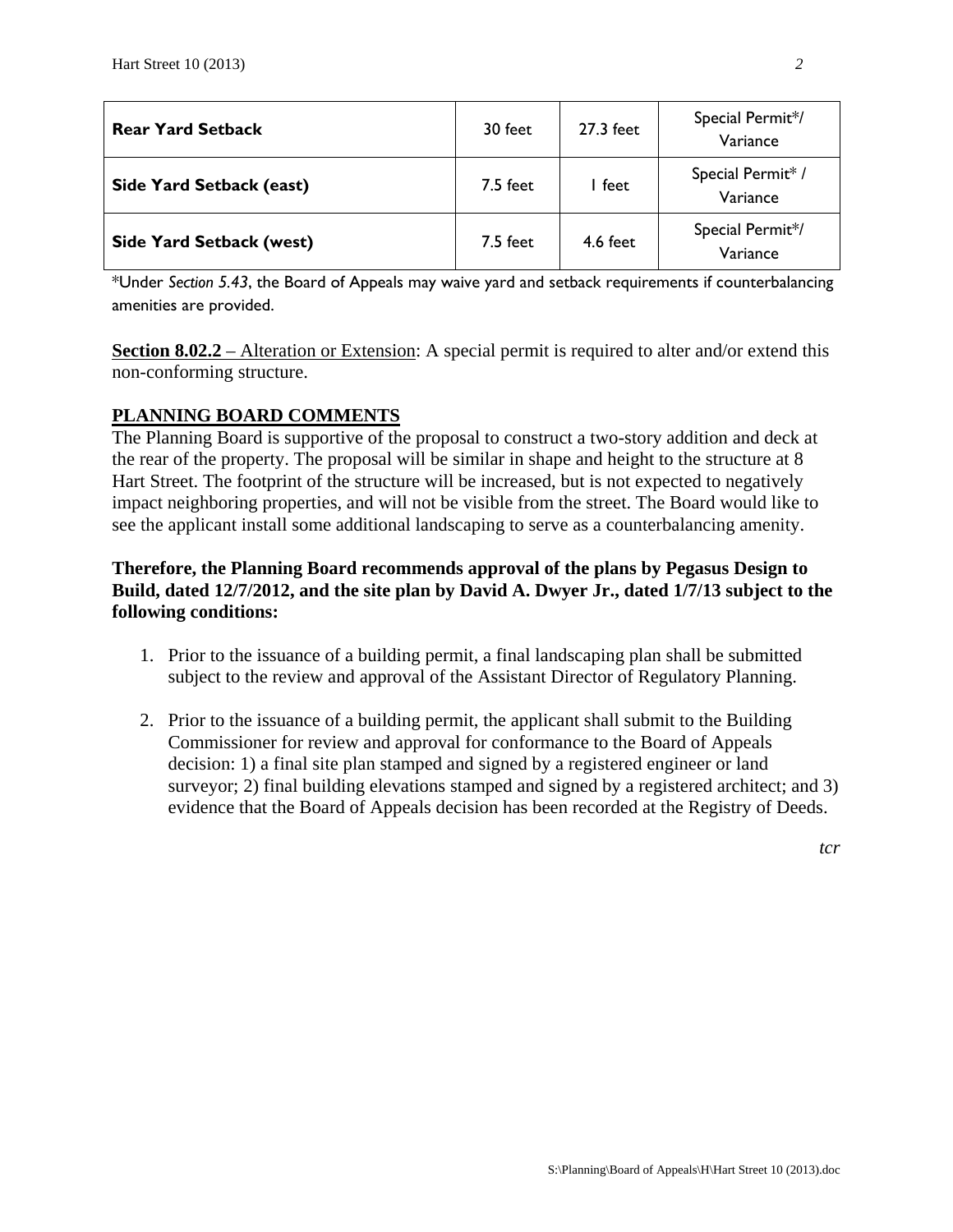

10 Hart Street front façade



View of left side from Hart Street